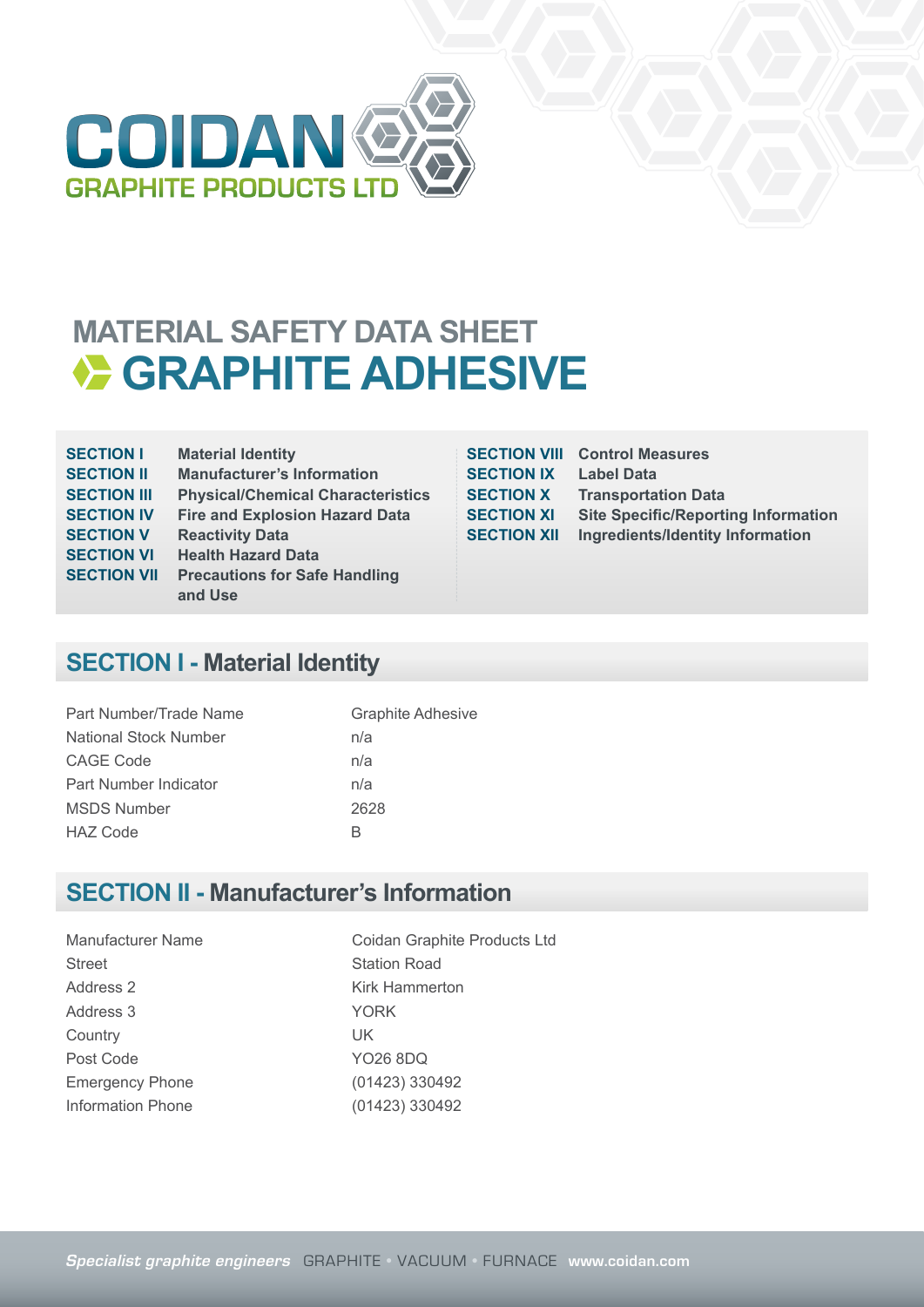#### **MATERIAL SAFETY DATA SHEET GRAPHITE ADHESIVE**

MSDS Preparer's Information

| Date MSDS Prepared/Revised | MAY 2011 |
|----------------------------|----------|
| Active Indicator           | n/a      |

## **SECTION III - Physical/Chemical Characteristics**

| ΝR                  |
|---------------------|
| ΝR                  |
| NR.                 |
| <b>Black Liquid</b> |
| 170 DEG C           |
| ΝR                  |
| ΝR                  |
| NR.                 |
| 1.1                 |
| NR                  |
| ΝR                  |
| $<$ 2               |
| ~16                 |
| NR.                 |
| NR.                 |
| 4                   |
| 8                   |
| U                   |
|                     |

## **SECTION IV - Fire and Explosion Hazard Data**

| Flash Point                             | 163 C                                                                                                                                                                                 |
|-----------------------------------------|---------------------------------------------------------------------------------------------------------------------------------------------------------------------------------------|
| <b>Flash Point Method</b>               | <b>UNK</b>                                                                                                                                                                            |
| <b>Lower Explosion Limit</b>            | N <sub>R</sub>                                                                                                                                                                        |
| <b>Upper Explosion Limit</b>            | N <sub>R</sub>                                                                                                                                                                        |
| <b>Extinguishing Media</b>              | USE WATER FOG, CARBON DIOXIDE, DRY CHEMICAL OR FOAM                                                                                                                                   |
| <b>Special Fire Fighting Procedures</b> | WEAR FULL FIRE FIGHTING PROTECTIVE CLOTHING AND SELF<br>CONTAINED BREATHING APPARATUS, MATERIAL NEAR FIRE<br>SHOULD BE COOLED WITH WATER SPARY OR FOG. CAUTION<br><b>WHEN US</b>      |
| Unusual Fire/Explosion Hazards          | THERMAL DECOMPOSITION OR COMBUSTION MAY PRODUCE<br>DENSE SMOKE, OXIDES OF CARBON, AS WELL AS LOW<br>MOLECULAR WEIGHT ORGANIC COMPOUNDS WHOSE<br>COMPOSITIONS HAVE NOT BEEN IDENTIFIED |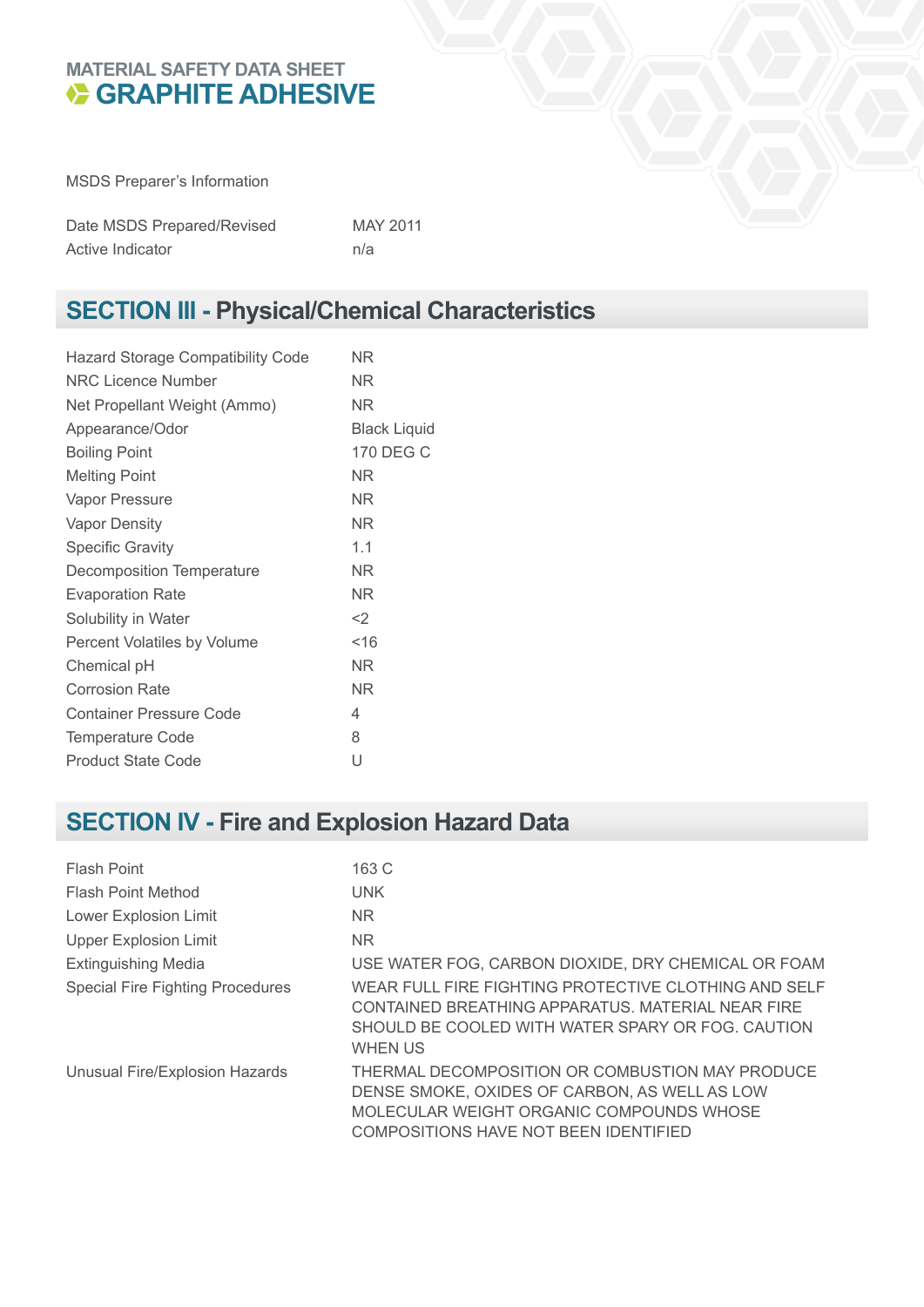## **MATERIAL SAFETY DATA SHEET GRAPHITE ADHESIVE**

## **SECTION V - Reactivity Data**

| Stability                               | <b>YES</b>                                                                                                                  |
|-----------------------------------------|-----------------------------------------------------------------------------------------------------------------------------|
| <b>Stability Conditions to Avoid</b>    | <b>HIGH TEMPERATURES</b>                                                                                                    |
| Materials to Avoid                      | AVOID CONTACT WITH STRONG OXIDIZING AND REDUCING<br>AGENTS AND STRONG ACIDS AND BASES                                       |
| <b>Hazardous Decomposition Products</b> | SMOKE, OXIDES OF CARBON, LOW MOLECULAR WEIGHT<br>ORGANIC COMPOUNDS WHOSE COMPOSITIONS HAVE NOT<br><b>BEEN CHARACTERISED</b> |
| Polymerization Conditions to Avoid      | HEXAMTHYLENETETRAMINE REACTS VIOLENTLY WITH NA202                                                                           |

## **SECTION VI - Health Hazard Data**

| Route of Entry: Skin                                | <b>YES</b>                                                                                                                                                                                                                                                                                                                                              |
|-----------------------------------------------------|---------------------------------------------------------------------------------------------------------------------------------------------------------------------------------------------------------------------------------------------------------------------------------------------------------------------------------------------------------|
| Route of Entry: Ingestion                           | <b>YES</b>                                                                                                                                                                                                                                                                                                                                              |
| Route of Entry: Inhalation                          | <b>YES</b>                                                                                                                                                                                                                                                                                                                                              |
| Health Hazards - Acute and Chronic                  | LIQUID FURFURYL ALCOHOL AND HIGH CONCENTRATIONS<br>OF VAPOURS MAY BE HIGHLY IRRITATING TO THE EYES, SKIN,<br>MUCOUS MEMBRANES AND RESPIRATORY TRACT. INGESTION<br>MAY CAUSE GASTROINTESTINAL IRRITATION, NAUSEA,<br>CRAMPING AND VOMITING. EXPOSURE TO HIGH CONCENTRA-<br>TIONS OF VAPOURS MAY CAUSE HEADACHE, DIZZINESS,<br>NAUSEA, DISORIENTATION, FA |
| Symptoms of Overexposure                            | IRRITATING TO THE EYES, SKIN, MUCOUS MEMBRANES,<br>RESPIRATORY TRACT. DERMATITIS. COUGH, SHORTNESS OF<br>BREATH AND DECREASE IN PULMONARY FUNCTION                                                                                                                                                                                                      |
| <b>Medical Conditions Aggravated</b><br>by Exposure | PRE-EXISTING PULMONARY, DERMAL, KIDNEY, AND LIVER<br>DISORDERS MAY POSSIBLY BE AGGRAVATED BY PROLONGED<br>EXPOSURE TO HIGH CONCENTRATIONS OF THE MATERIALS                                                                                                                                                                                              |
| <b>Emergency/First Aid Procedures</b>               | INHALE: REMOVE TO FRESH AIR, SEEK MEDICAL ATTENTION.<br>EYES: FLUSH WITH WATER FOR 15 MIN, SEEK MEDICAL ATTENTION<br>IF IRRITATION DEVELOPS. SKIN: WASH THE AFFECTED AREA WITH<br>MILD SOAP AND WATER. SEEK MEDICAL ATTENTION IF IRRITATION<br>DEVELOPS OR PERSISTS. INGEST: GIVE TWO GLASSES OF WATER<br>TO DILUTE AND INDUCE VOMITING                 |

## **SECTION VII - Precautions for Safe Handling and Use**

| Steps if Material Released/Spilled | ELIMINATE ALL IGNITION SOURCES, ISOLATE SPILL, EVACUATE<br>PERSONNEL. PUMP INTO CONTAINERS. ABSORB RESIDUE WITH<br>CLAY, SAND OR OTHER SUITABLE MATERIAL. DO NOT ALLOW<br>MATERIAL OR RINSE WATER TO ENTER STORM OR SANITARY<br><b>SEWERS</b> |
|------------------------------------|-----------------------------------------------------------------------------------------------------------------------------------------------------------------------------------------------------------------------------------------------|
| Waste Disposal Method              | IN ACCORDANCE WITH LOCAL, STATE, AND FEDERAL REGULA-<br><b>TIONS</b>                                                                                                                                                                          |
| Handling and Storage Precautions   | STORE IN LABELLED, CLOSED CONTAINERS AWAY FROM HEAT,<br>SPARKS, OPEN FLAMES AND OTHER SOURCES OF IGNITION.<br>DO NOT STORE WITH OR NEAR INCOMPATIBLE CHEMICALS                                                                                |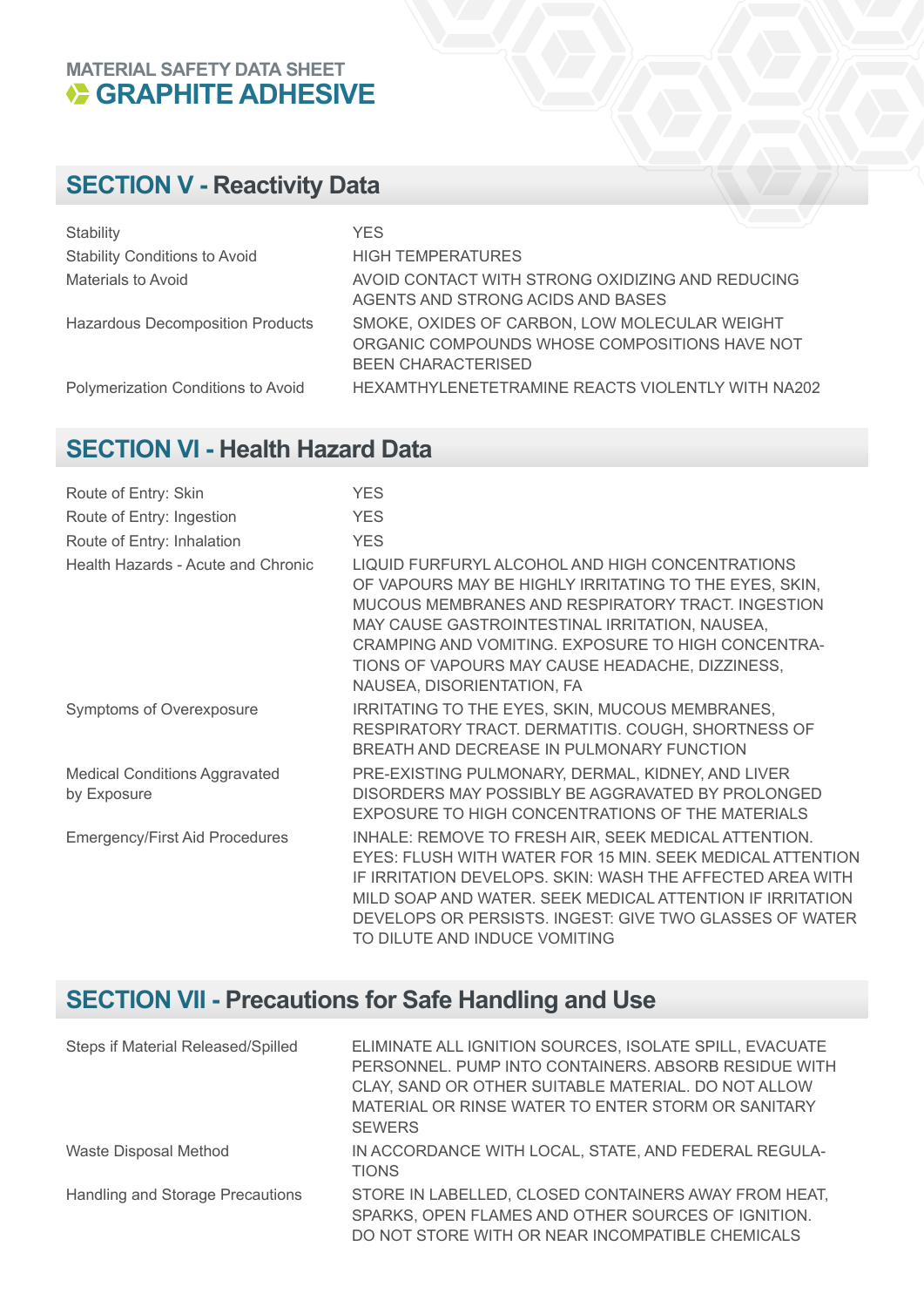#### **MATERIAL SAFETY DATA SHEET GRAPHITE ADHESIVE**

Other Precautions CARBON AND GRAPHITE DUSTS ARE ELECTRICALLY CONDUCTIVE. ACCUMULATIONS OF DUSTS MAY CAUSE SHORTING OF ELECTRICAL CIRCUITS. CARE SHOULD BE TAKEN TO SEAL ELECTRICAL CIRCUITS AND SWITCHES THAT MAY BE AFFECTED. INCLUDES OUTSIDE ELECTRICAL EQUIPMENT

#### **SECTION VIII - Control Measures**

| <b>Respiratory Protection</b>     | 1/2 FACE RESPIRATOR WITH ORGANIC VAPORS AND<br>PARTICULATE CARTRIDGES                                                        |
|-----------------------------------|------------------------------------------------------------------------------------------------------------------------------|
| Ventilation                       | <b>LOCAL EXHAUST</b>                                                                                                         |
| <b>Protective Gloves</b>          | <b>BUTYL RUBBER GLOVES</b>                                                                                                   |
| Eye Protection                    | CHEMICAL SPLASH GOGGLES                                                                                                      |
| <b>Other Protective Equipment</b> | WHERE NORMAL WORK CLOTHES MAY BECOME CONTAMINATED<br>BY PRODUCT, PROTECTIVE BUTYL RUBBER COATED COVERALLS<br>ARE RECOMMENDED |
| <b>Work Hygenic Practices</b>     | THOROUGHLY WASH ANY CONTAMINATED CLOTHING<br><b>BEFORE REUSE</b>                                                             |
| Disposal Code                     | Ω                                                                                                                            |

#### **SECTION IX - Label Data**

| <b>Protect Eye</b>         | <b>YES</b>     |
|----------------------------|----------------|
| <b>Protect Skin</b>        | <b>YES</b>     |
| <b>Protect Respiratory</b> | <b>YES</b>     |
| Chronic Indicator          | <b>UNKNOWN</b> |
| <b>Contact Code</b>        | <b>UNKNOWN</b> |
| Fire Code                  | UNKNOWN        |
| <b>Health Code</b>         | UNKNOWN        |
| React Code                 | UNKNOWN        |
|                            |                |

## **SECTION X - Transportation Data**

| <b>Container Quantity</b> | 15  |
|---------------------------|-----|
| Unit of Measure           | I B |

## **SECTION XI - Site Specific/Reporting Information**

|  | Volatile Organic Compounds (P/G) | 0 |
|--|----------------------------------|---|
|  | Volatile Organic Compounds (G/L) | 0 |